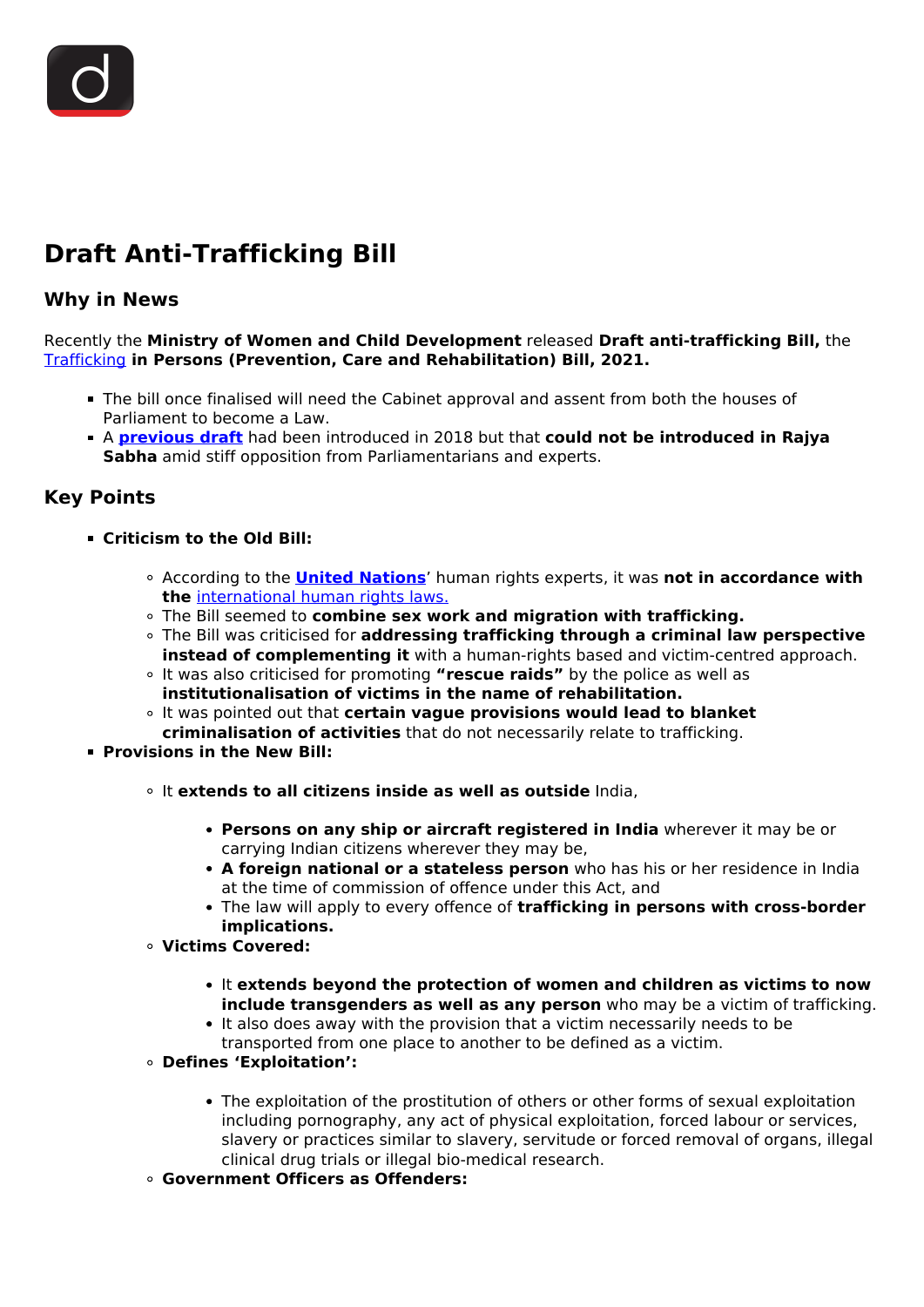- Offenders **will also include defence personnel** and government servants, doctors and paramedical staff or anyone in a position of authority.
- **Penalty:**
	- A minimum of seven years which can go up to an imprisonment of 10 years and a fine of Rs 5 lakh in most cases of child trafficking.
	- In case of the trafficking of more than one child, the **penalty is now life imprisonment.**
- **Similarity to Money laundering Act:**
	- Property bought via **such income as well as used for trafficking can now be**

**forfeited** with provisions set in place, similar to that of the [money laundering Act](/daily-updates/daily-news-analysis/fugitive-economic-offenders-2#:~:text=Money%20laundering%20is%20concealing%20or,drug%20trafficking%2C%20robbery%20or%20extortion.)**. Investigation Agency:**

**•** The **[National Investigation Agency \(NIA\)](/important-institutions/drishti-specials-important-institutions-national-institutions/national-investigation-agency)** shall act as the national investigating and coordinating agency responsible for prevention and combating of trafficking in persons.

## **National Anti-Human Trafficking Committee:**

- Once the law is enacted, the Centre will notify and establish a National Anti-Human Trafficking Committee, for ensuring overall effective implementation of the provisions of this law.
- This committee will have representation from various ministries with the home secretary as the chairperson and secretary of the women and child development ministry as co-chair.
- **State and district level anti-human trafficking committees** will also be constituted.
- **Significance:**
	- The transgender community, and any other person, has been included which will automatically **bring under its scope activity such as organ harvesting.**
	- Also, **cases such as forced labour,** in which people lured with jobs end up in other countries where their passports and documentation is taken away and they are made to work, will also be covered by this new law.
- **Legislations in India that Prohibits Human Trafficking:**
	- **[Article 23 \(1\)](/daily-updates/daily-news-editorials/analysing-the-new-anti-trafficking-bill)** in the constitution of India prohibits trafficking in human beings and forced labour.
	- The **Immoral Traffic (Prevention) Act, 1956 (ITPA)** penalizes trafficking for commercial sexual exploitation.
	- India also **prohibits bonded and forced labour** through the Bonded Labour System (Abolition) Act 1976, Child Labour (Prohibition and Abolition) Act 1986, and Juvenile Justice Act.
	- **Sections 366(A) and 372 of the Indian Penal Code,** prohibits kidnapping and selling minors into prostitution respectively.
	- Apart from this, **the Factories Act, 1948** guaranteed the protection of rights of workers.
- **International Conventions, Protocols and Campaigns:**
	- **Protocol to Prevent, Suppress and Punish Trafficking in Persons,** especially Women and Children in 2000 as a part of the **UN Convention Against Transnational Organised Crime.** The [United Nations Office on Drugs and Crime \(UNODC\)](/daily-updates/daily-news-analysis/illicit-drug-supply-and-covid-19-unodc) **is responsible for implementing the protocol.** It offers practical help to states with drafting laws, creating comprehensive national anti-trafficking strategies, and assisting with resources to implement them.
	- **Protocol against the Smuggling of Migrants by Land, Sea and Air.** It entered into force on  $28<sup>th</sup>$  January 2004. This also supplements the UN Convention Against Transnational Organised Crime. The Protocol is aimed at the protection of rights of migrants and the reduction of the power and influence of organized criminal groups that abuse migrants.